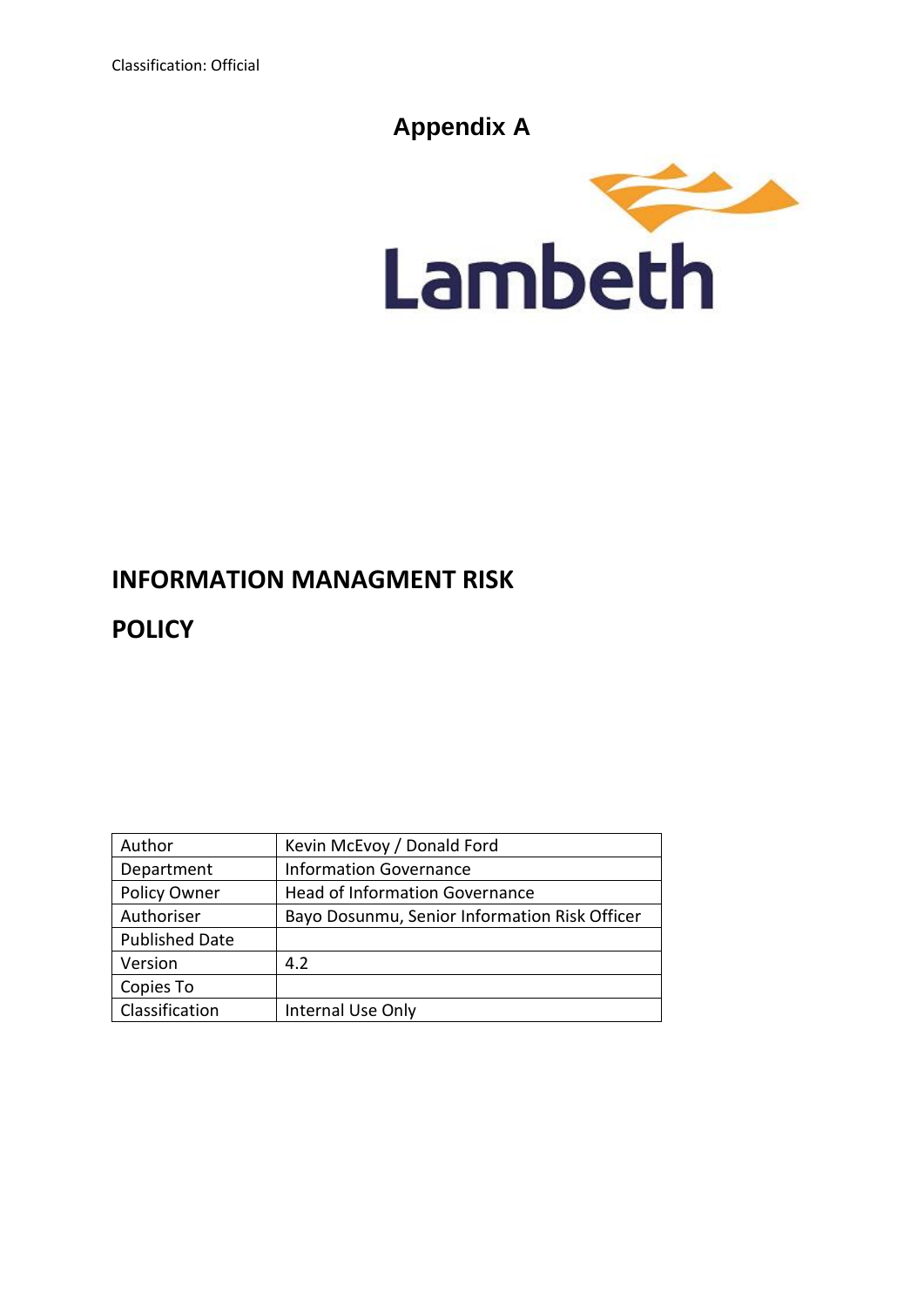# **Revision History**

| <b>Revision Author</b><br><b>Version</b><br>Date |            |                                                 | <b>Summary of Changes</b>       |  |
|--------------------------------------------------|------------|-------------------------------------------------|---------------------------------|--|
| 4.0                                              | 16/06/2021 | Donald Ford                                     | Revised version (items 1 to 11) |  |
| 4.1                                              | 17/06/2021 | Donald Ford                                     | Amended item 10 (Risk Register) |  |
| 4.2                                              | 27/07/2021 | Donald Ford<br>Incorporating comments from Risk |                                 |  |
|                                                  |            |                                                 | Manager and HR                  |  |

#### **Distribution**

| <b>Version</b> | <b>Name</b>      | <b>Position</b>  | <b>Data Circulated</b> |
|----------------|------------------|------------------|------------------------|
| 4.0            | Matt Ginn        | DPO / Head of IG | June 16, 2021          |
| 4.0            | IG Team          |                  | June 16, 2021          |
| 4.1            | James Rimmington | Risk Manager     | June 28, 2021          |
| 4.2            | Busola Osibogun  | Head of HR       | July 12, 2021          |

# **Approval**

| <b>Name</b>  | <b>Position</b>                    | Date of Approval  |
|--------------|------------------------------------|-------------------|
| Bayo Dosunmu | <b>SIRO and Strategic Director</b> | November 30, 2021 |
|              | of Residents Services              |                   |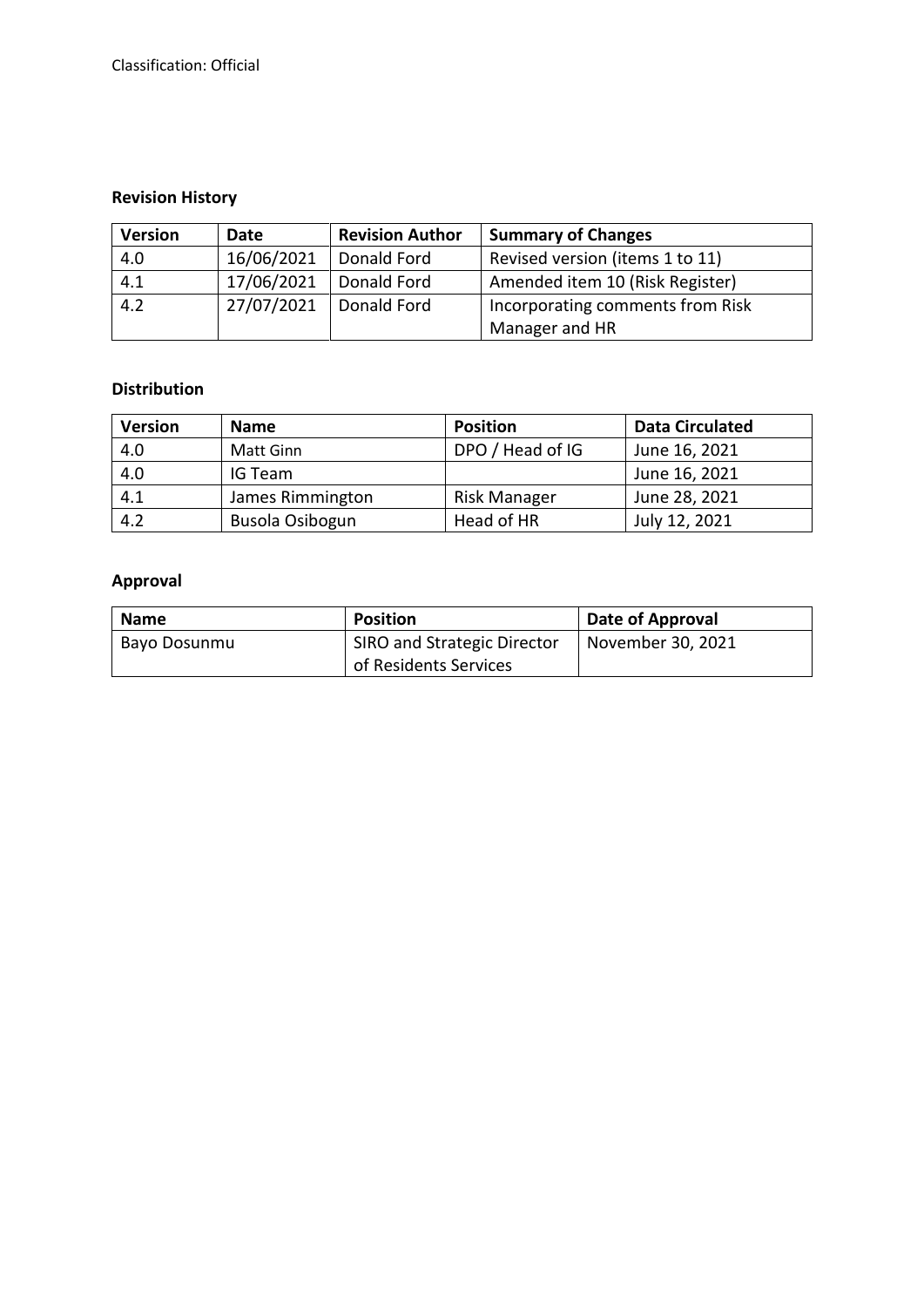## **CONTENTS**

| Item       | <b>Heading</b>                                       | Page No. |
|------------|------------------------------------------------------|----------|
| 1.         | Introduction                                         | 4        |
| 2.         | Objectives                                           | 5        |
| 3.         | Scope                                                | 5        |
| 4.         | Compliance                                           | 5        |
| 5.         | Review                                               | 5        |
| 6.         | <b>Information Risk</b>                              | 6        |
| 7.         | <b>Risk Assessment</b>                               | 6        |
| 8.         | <b>Threats</b>                                       | 7        |
| 9.         | Vulnerabilities                                      | 7        |
| 10         | <b>Risk Register</b>                                 | 7        |
| 11.        | <b>Risk Treatment</b>                                | 7        |
| 12.        | Roles and Responsibilities                           | 18       |
| 13.        | Confidentiality and Security                         | 9        |
| 14.        | <b>Training</b>                                      | 10       |
| Appendix 1 | Examples of Data Breaches and Information Risks      | 11       |
| Appendix 2 | <b>Risk Appetite Statement and Assessment Matrix</b> | 13       |
| Appendix 3 | Risk Appetite Thresholds                             | 15       |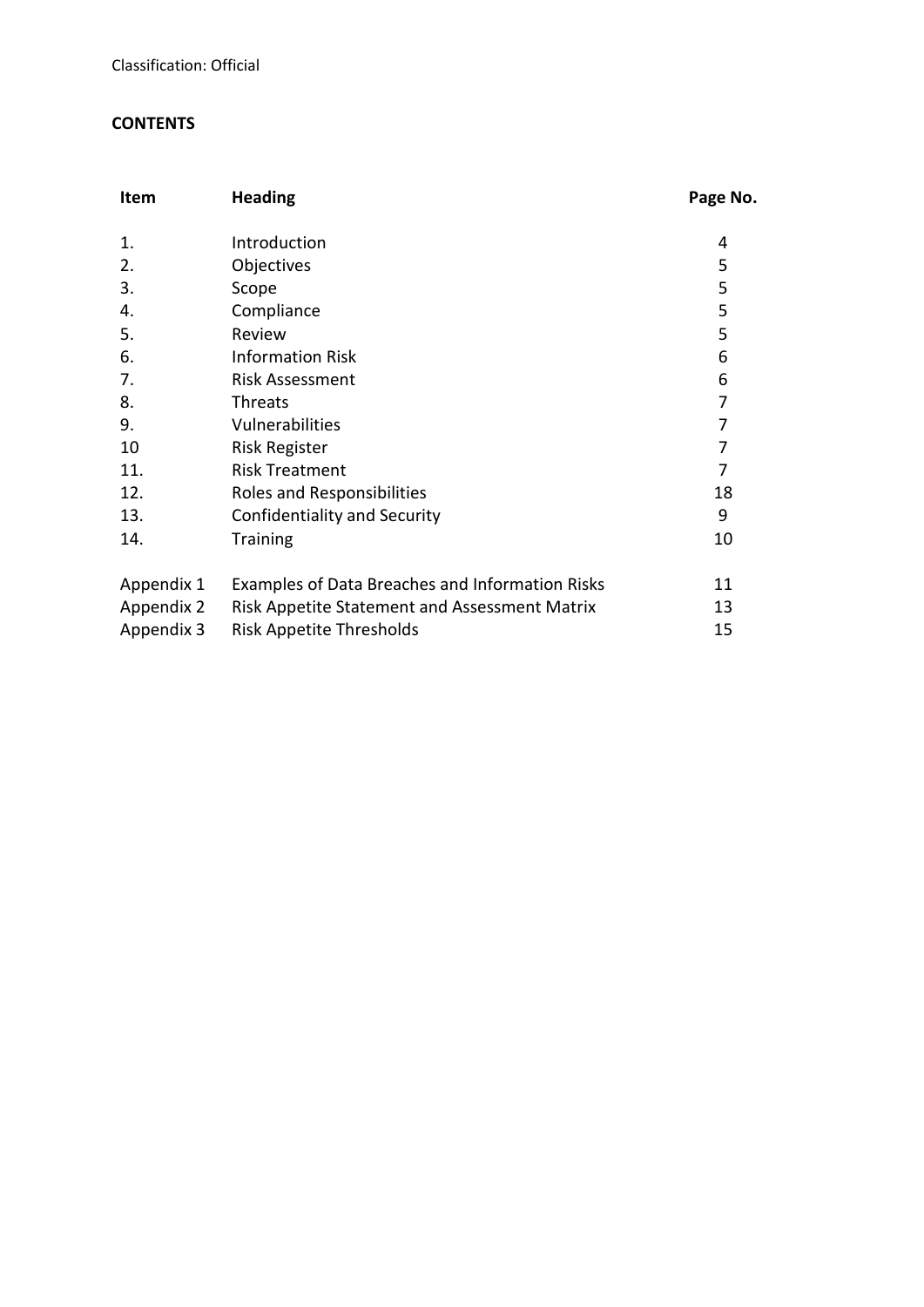#### **Information Management Risk Policy**

#### **Lambeth Council 's Risk Policy Statement**

#### *LONDON BOROUGH OF LAMBETH RECOGNISES AND ACCEPTS ITS RESPONSIBILITY TO MANAGE RISKS EFFECTIVELY IN A STRUCTURED MANNER IN ORDER TO ACHIEVE ITS OBJECTIVES AND ENHANCE THE VALUE OF SERVICES PROVIDED TO THE COMMUNITY*

#### **1. Introduction**

1.1 This policy details information risk management for Lambeth Council (LBL) and sets out the principles that the Council uses to identify, assess, and manage information risk, to support the achievement of its planned objectives, and aligns with the overall Council risk management framework and approach.

1.2 This policy demonstrates that information risk is a shared responsibility across Lambeth Council and is not the sole responsibility of ICT and Information Governance.

1.3 This high-level Information Risk Management Policy sits alongside the Information Security Policy and Data Protection Policy to provide the high-level outline of and justification for the Council's risk-based information security controls.

1.4 Consistent, high quality, timely and comprehensive data is vital to support good decision making and the delivery of improved service outcomes for LBL customers.

1.5 LBL relies on its information to be captured, stored, processed by its information systems to support and enable business processes and service delivery to achieve its strategic and operational objectives.

1.6 Information held by LBL must be recognised as a valuable asset, requiring appropriate levels of protection in accordance with its value to the organisation.

1.7 The following are requirements of LBL's approach to information risk management:

- $\geq 1.7.1$  Create accountability for information risks at senior level, ensuring that the information governance model is discharged by all designated and/or nominated roles.
- $\triangleright$  1.7.2 Enable service areas to take ownership in the identification, assessment, and management of information risks.
- $\triangleright$  1.7.3 Ensure that information risk tasks are undertaken at strategic and operational levels.
- $\triangleright$  1.7.4 Ensure that information risk management activities are executed in a timely and effective manner.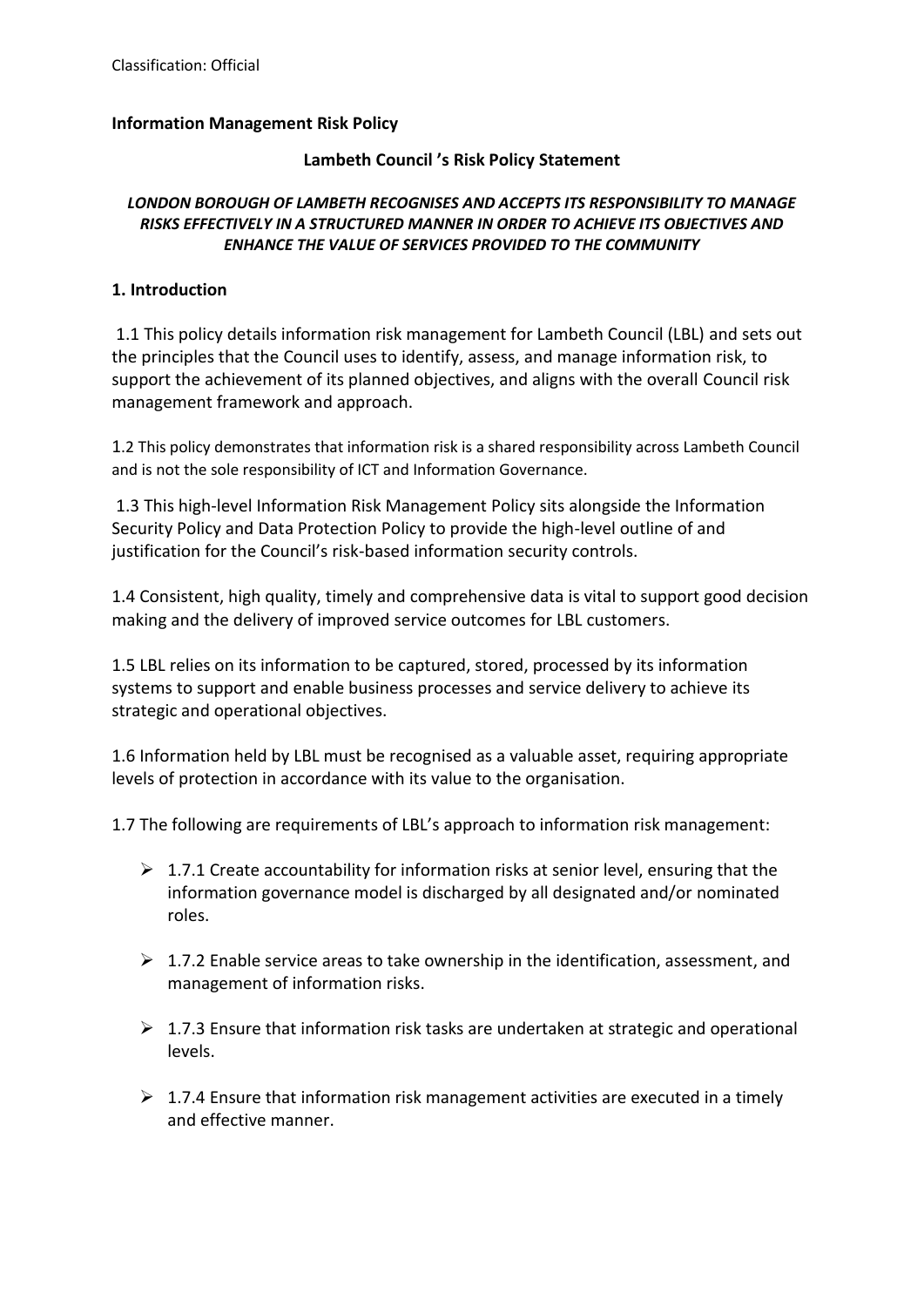$\triangleright$  1.7.5 Ensure that Information Asset Owners (IAOs) provide assurance to the SIRO on information risks within their directorates as required.

## **2. Objectives**

LBL's information risk management objectives are that:

- $\geq 2.1$  Our information risks are identified, managed, and treated according to an agreed risk tolerance.
- $\geq 2.2$  Our physical, procedural, and technical controls are agreed by the information asset owner
- $\geq 2.3$  Our physical, procedural, and technical controls balance user experience and security.
- ➢ 2.4 Our physical, procedural, and technical controls are cost-effective and proportionate.

## **3. Scope**

The Information Risk Management Policy and its supporting controls, processes and procedures apply to all information used within and by Council, in all formats. It applies to all individuals and other organisations who have access to LBL's information and technologies. It applies to those who process personal data in their dealings with LBL and external partners.

## **4. Compliance**

**4.1** Compliance with the controls in this policy will be monitored by the Information Governance Team and Information Security team and reported to the Serious Information Risk Owner.

**4.2** All staff (including temporary and interim) and Elected Members are responsible for complying with this and other relevant policies and procedures covering the use and security of all information and personal sensitive or confidential information.

**4.3** All LBL contractors, consultants, partners, or other agents must understand the value and sensitivity of LBL's information, treat it in accordance with this policy and ensure that their staff, who may have access to personal information held or processed for or on behalf of LBL, are aware of this policy and are fully trained in and aware of their duties and responsibilities under UK GDPR and Data Protection Act 2018.

## **5. Review**

A review of this policy will be undertaken by the Information Governance team annually or more frequently as required and will be approved by the Senior Information Risk Owner where necessary.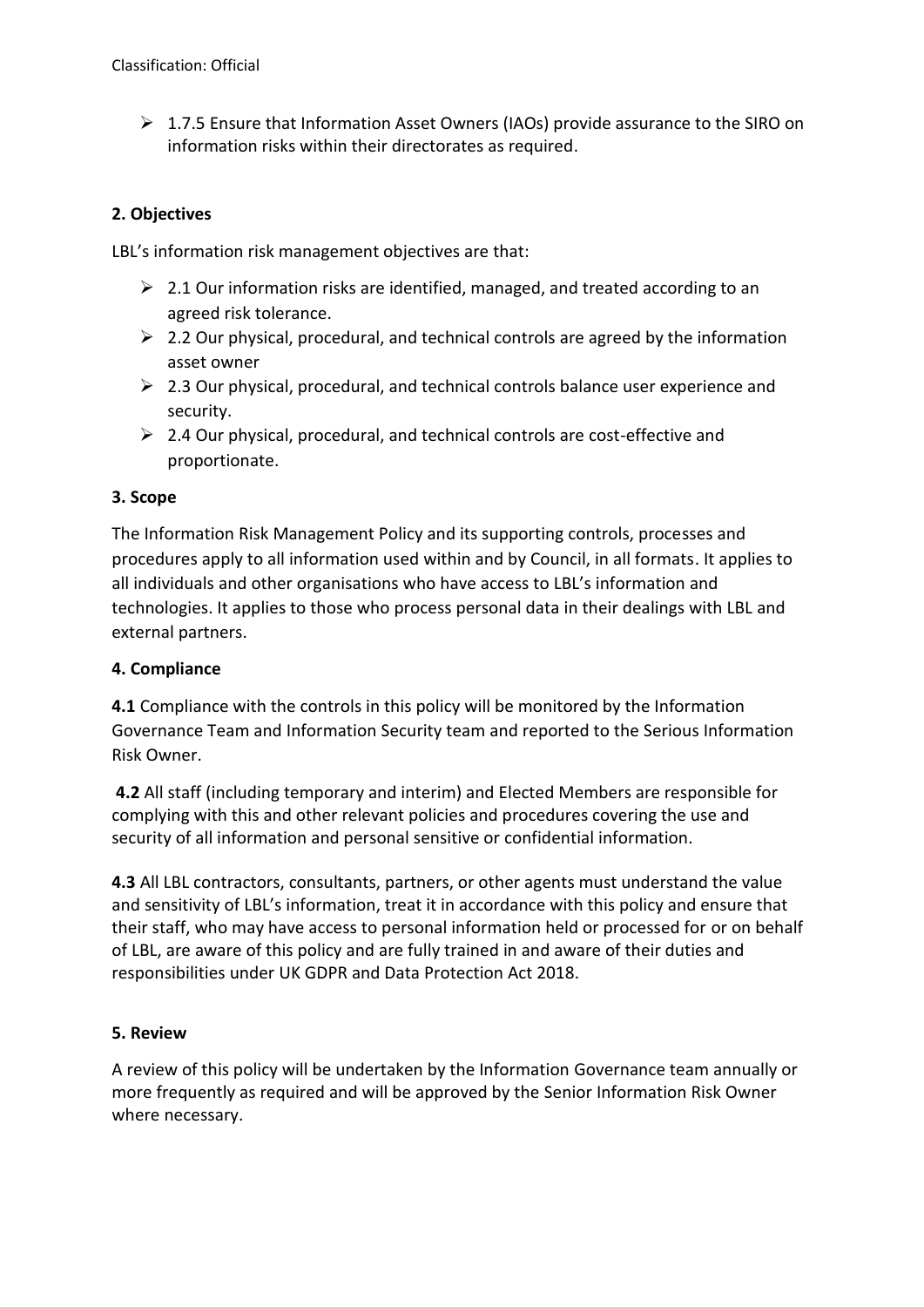## **6. Information Risk**

6.1 Information risks typically fall within one of three categories:

#### ➢ 6.1 .1 **Confidentiality**

Ensuring only properly authorised persons can access information and controls are in place and operated which prevent unauthorised access.

## ➢ 6.1.2 **Integrity**

Assessing the authenticity, accuracy, and completeness of data during its life cycle.

#### ➢ 6.1.3 **Availability**

Assuring that properly authorised people can access the information when they need to, at the right time and in the right ways.

6.2 Further details of the above and examples of common breaches of the above are set out in **Appendix 1.**

6.3. In addition, it is the responsibility of LBL to ensure that the information it holds is processed in accordance with data protection principles, rights, and obligations, ensuring its fair and responsible use. The information risk management process supports service areas in the identification, assessment, and management of privacy risks.

#### **7. Risk assessment**

7.1 Information Asset Owners must complete risk assessments of their information assets and processes on an annual basis, with access to and an understanding of:

- ➢ Lambeth Council's business processes.
- $\triangleright$  The impact to the Council of risks to business assets.
- $\triangleright$  The technical systems in place supporting the business.
- $\triangleright$  The legislation to which the Council is subject.
- $\triangleright$  Up-to-date threat and vulnerability assessments.

7.2 In addition, a risk assessment exercise must be completed at least:

- $\triangleright$  For every new information-processing system
- ➢ Following modification to systems or processes which could change the threats or vulnerabilities
- $\triangleright$  Following the introduction of a new information asset
- $\triangleright$  When there has been no review in the previous three years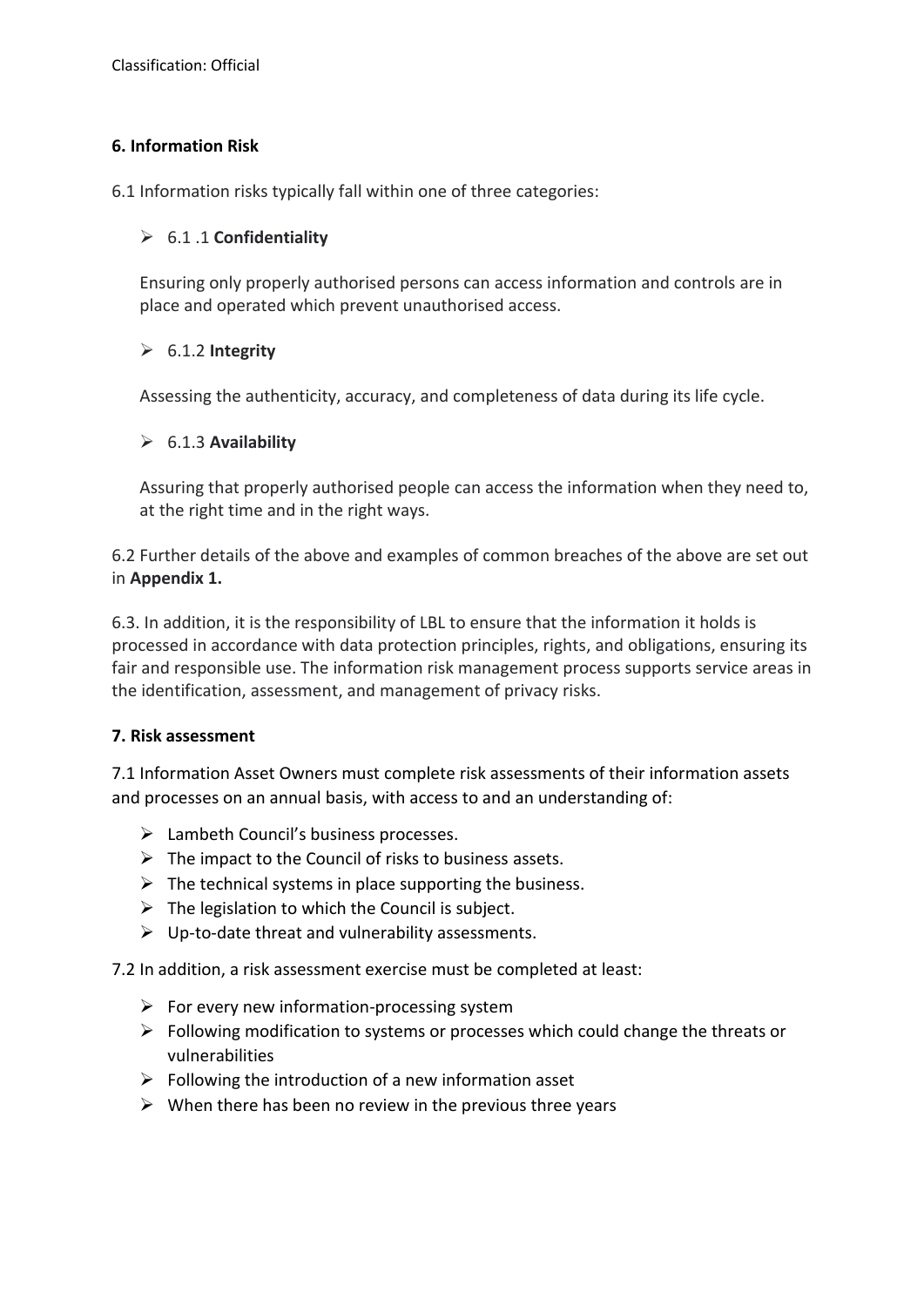7.3 A risk score is calculated from Likelihood x Impact Level, consistent with LBL's high level Risk Assessment Matrix. LBL's Risk Appetite Statement and Risk Assessment Matrix are set out in **Appendix 2** and LBL's Risk Appetite Thresholds are set out in **Appendix 3**.

# **8. Threats**

8.1 LBL will consider all potential threats applicable to a particular system, whether natural or human, accidental, or malicious.

8.2 LBL will reference Annex C of the ISO 27005 standard to aid with threat identification.

8.3 Threat information will be obtained from specialist security consultancies, local and national law enforcement agencies and security services, and contacts across the sector and region.

8.4 It is the responsibility of the Information Security Team to maintain channels of communication with appropriate specialist organisations.

# **9. Vulnerabilities**

9.1 LBL will consider all potential vulnerabilities applicable to a particular system, whether intrinsic or extrinsic.

9.2 LBL will reference Annex D of the ISO 27005 standard to aid with vulnerability identification.

9.3 Vulnerability information will be obtained from specialist security consultancies, local and national law enforcement agencies and security services, technology providers and contacts across the sector and region.

9.4 It is the responsibility of the Information Security Team to maintain channels of communication with appropriate specialist organisations.

## **10. Risk Register**

10.1 The calculations listed in the risk assessment process will form the basis of the appropriate risk register. All risks, whether held within the Corporate Risk Register or within the relevant Divisional Risk Register, will be assigned an owner and a review date.

10.2 The Corporate Risk Register is held in the JCAD risk software with access controlled by the Risk and Insurance Team within the Directorate of Finance and Investment. The Corporate Risk Register records risks relating to corporate health, key processes, key people and key systems and strategic risks, that is risks that relate to strategic priorities and the Borough Plan. Business Unit level risks or project risks are recorded on the relevant Divisional Risk Register.

# **11. Risk Treatment**

11.1 The risk register will include a risk treatment decision. The action will fall into at least one of the following categories: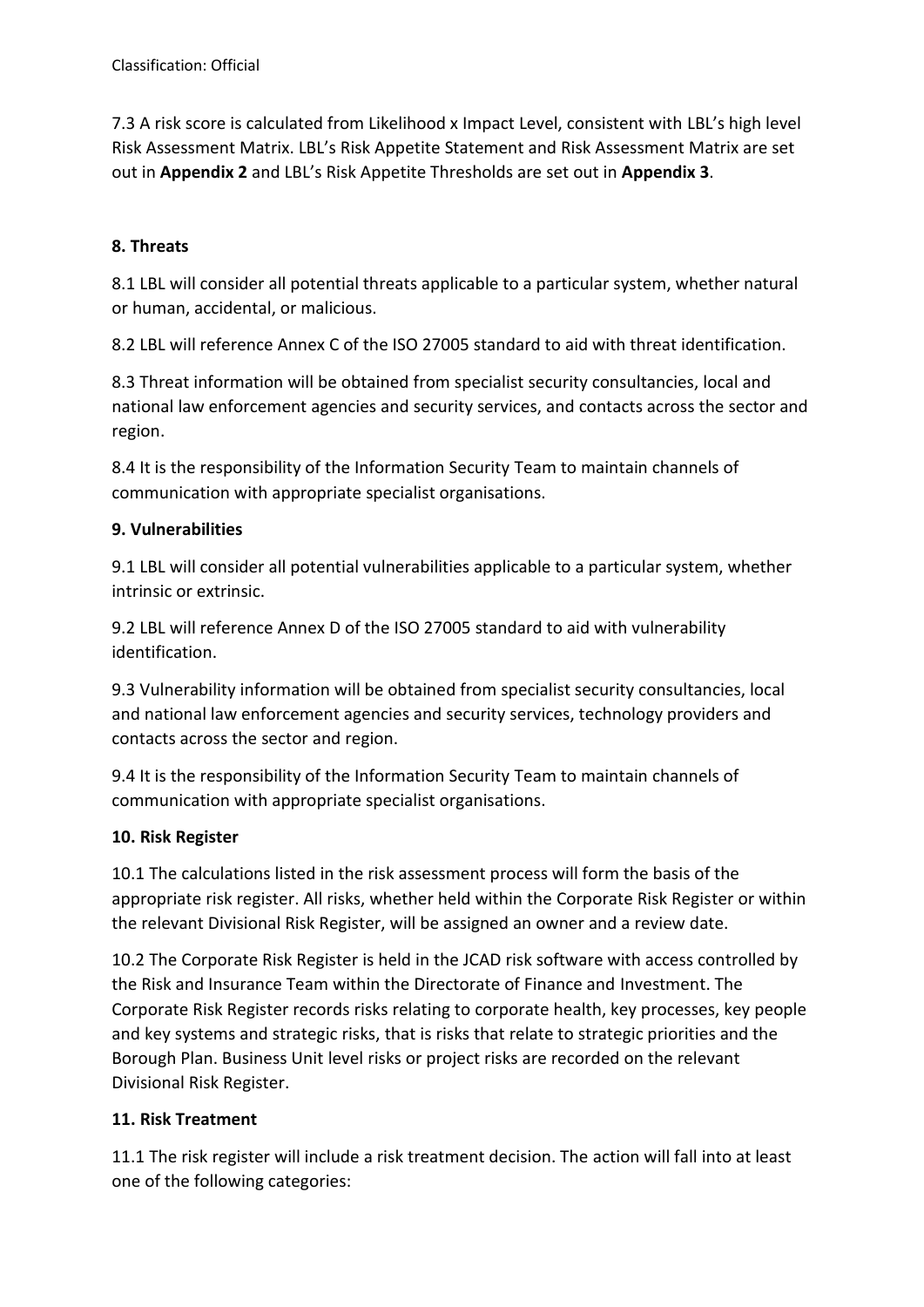- ➢ **Tolerate:** monitor to ensure the impact and likelihood do not change.
- ➢ **Treat:** introduce controls to reduce the impact/likelihood of the risk.
- ➢ **Transfer:** by insuring against the risk or passing to third party.
- ➢ **Terminate:** stop doing the activity that creates the risk (if possible).

"Tolerate" the risk refers to where the risk is within LBL's risk appetite and further treatment is not proportionate.

"Treat" the risk is where the risk is above LBL's risk appetite, but treatment is proportionate; or where the treatment is so simple and cost effective that it is proportionate to treat the risk even though it falls outside LBL's risk appetite.

"Transfer" the risk is where the risk cannot be brought below LBL's risk appetite with proportionate treatment, but a cost-effective option is available to transfer the risk to a third party.

"Terminate" the risk is where the risk cannot be brought below LBL's risk appetite with proportionate effort/resource and no cost-effective transfer is available.

11.2 Information Governance and the Information Security team in collaboration with the Information Asset Owner will review Medium and Low risks and recommend suitable action.

11.3 The Senior Information Risk Owner, Information Governance, and the Information Security in collaboration with the Information Asset Owner will review High risks and recommend suitable action.

11.4 In the event that the decision is to Treat, then additional activities or controls will be implemented via a Risk Treatment Plan.

## **12. Roles and Responsibilities**

12.1 **The Senior Information Risk Owner (SIRO)** is a Strategic Director reporting to the Chief Executive Officer and is a member of the Council's most senior Management Board, chaired by the Chief Executive, with overarching responsibility for information risk policy.

12.1.2 The SIRO is accountable for information risk across Lambeth Council and ensures everyone is aware of their personal responsibility to safeguard and handle personal data in accordance with data protection legislation.

12.2 **Information Asset Owners (IAOS)** are responsible for information risk management within their directorate. Their role is to understand and address risks within their directorates, and to provide regular assurance to the SIRO that risks associated with the use of information assets have been scored and treated in accordance with sections 10 and 11 of this policy.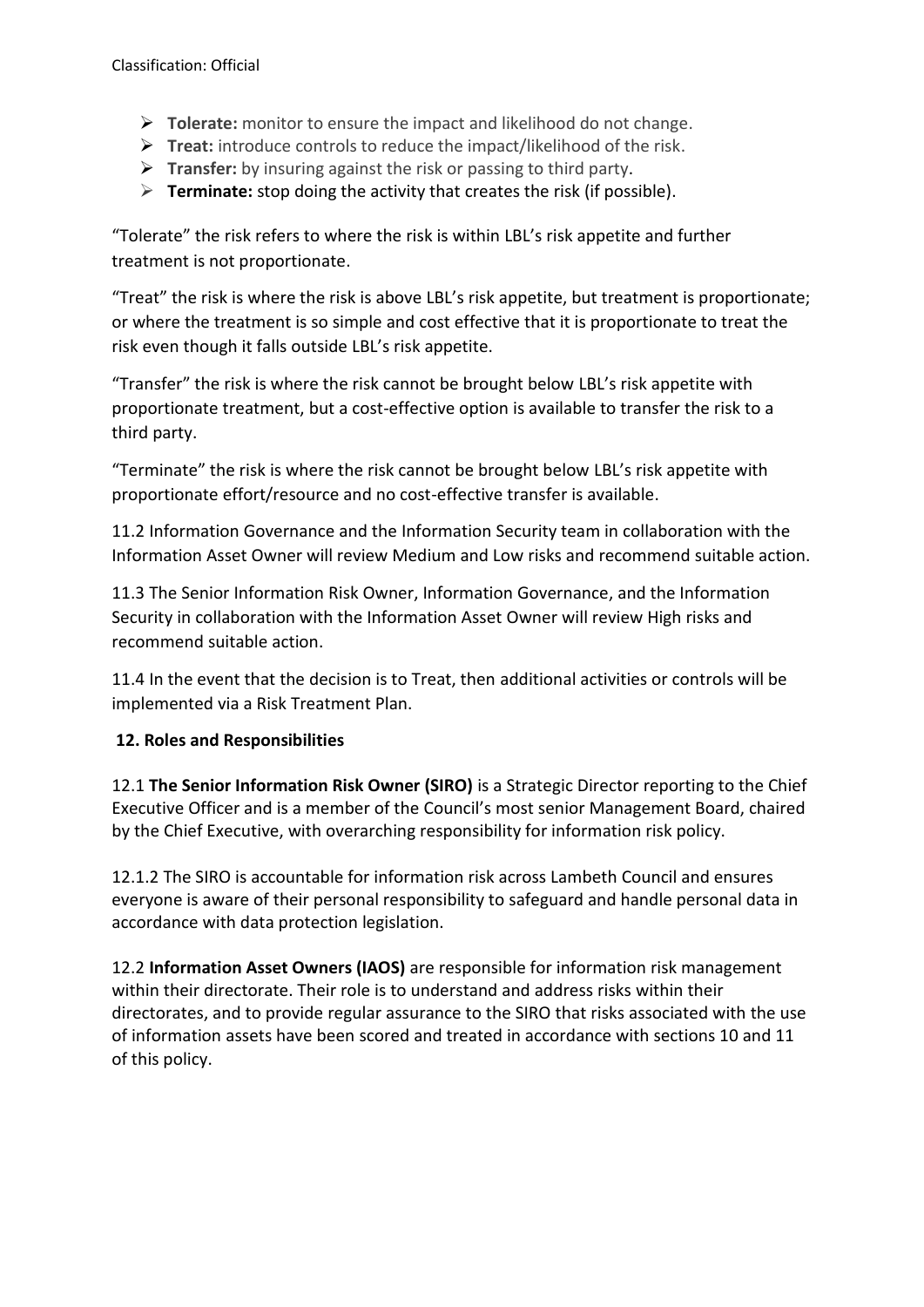12.2.1 **IAOs** are responsible for ensuring that resources are available to perform periodic information risk assessments on all information assets assigned to them on the corporate Information Asset Register (IAR). Assessments should be carried out annually or as required by the SIRO.

12.2.2 **IAOs** are also responsible for ensuring **Data Protection Impact Assessments** (DPIAs) are carried where legally required. Contact Information Governance for further information.

12.2.2 The **IAO** must designate **Deputy Information Asset Owners** and **Data Owners** roles to delegate responsibilities for information risk management and data quality standards across their directorate. These roles are in place to provide assurance and operational support to the **IAO**.

12.2.3 An information asset risk assessment template must be completed annually. The template supports IAO's, deputies, and data owners in identifying and managing information governance and data protection risks relating to their services information assets and data processing activities.

12.2.4 Where threats or vulnerabilities are identified they must be escalated to the relevant **DIAO** and **IAO**, with mitigating action plans to treat the risk. In accordance with section 10 and 11 of this policy.

12.2.5 **IAOs** must ensure that, where necessary, risks are recorded on the directorate and/ or corporate risk register ensuring that any threats or vulnerabilities are escalated with a mitigating action plan to manage the risk. For further guidance on recording risks please contact the Council's Risk Manager at [riskandinsurance@lambeth.gov.uk](mailto:riskandinsurance@lambeth.gov.uk)

12.2.6 **IAOs** will ensure their Directorates complete and submit an information management self-assessment to the **SIRO** for consideration by the Information Risk Board, detailing any deviations from information security or information governance policies guidance.

12.3 If the risk is relating to the confidentiality of people's health and care information the first point of contact is the **Caldicott Guardian**.

12.4 **Information Governance** and **Information Security** provide guidance and support where service areas identify information risks. Contact details are [infogov@lambeth.gov.uk](mailto:infogov@lambeth.gov.uk) and [infosec@lambeth.gov.uk.](mailto:infosec@lambeth.gov.uk)

# **13. Confidentiality and Security**

Any potential losses of information, including potential or actual security incidents or breaches, must be reported to the Data Protection Officer as soon as they are identified. The Data Breach Reporting Policy and Procedure defines the breach reporting procedure.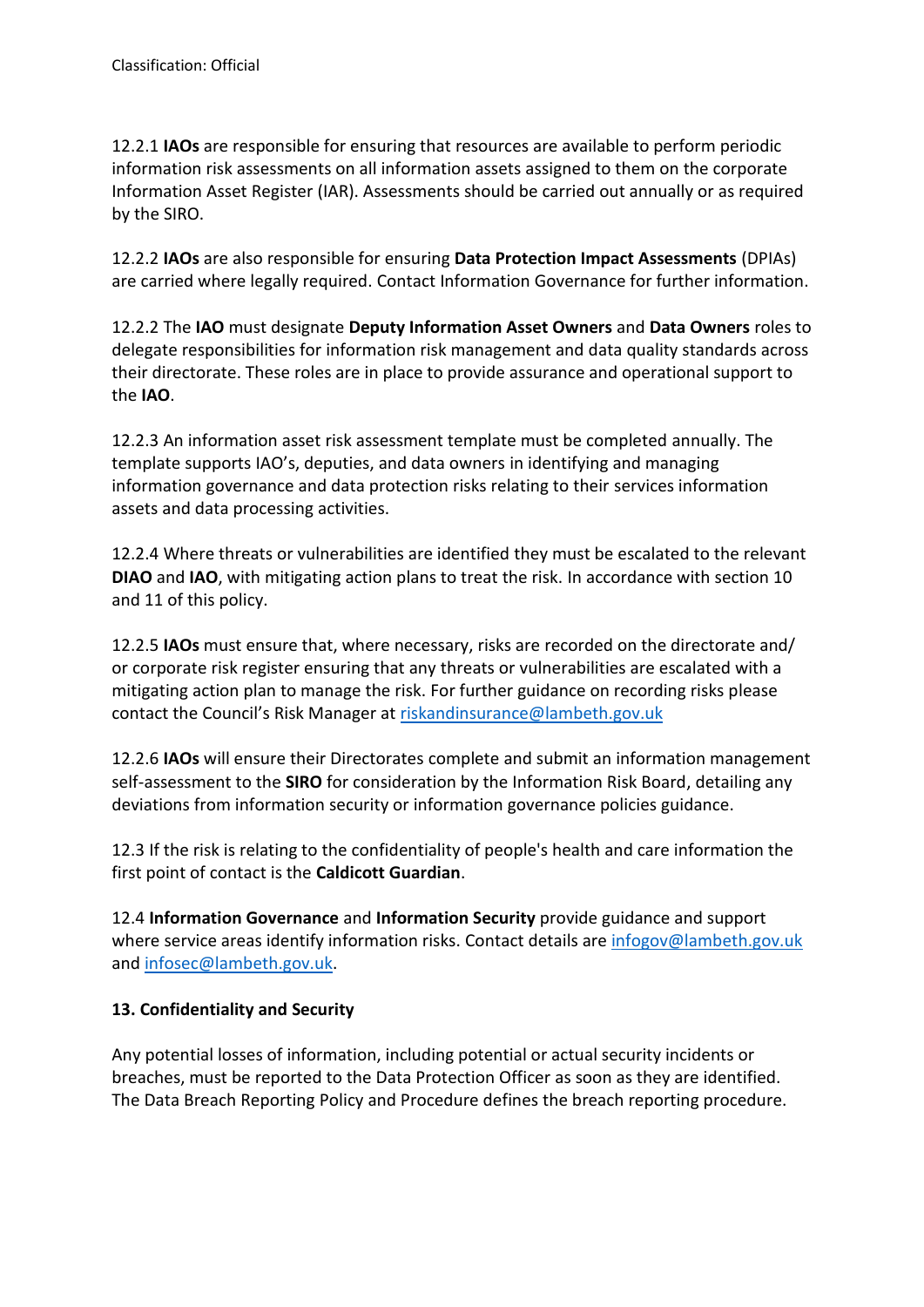# **14. Training**

14.1 All staff will undertake Information Governance and Data Protection training annually as part of LBL's annual training plan. IAOs, DIAOs and DOs are subject to additional training and guidance from Information Governance to support them in discharging their duties.

14.2 Information Security and Information Governance policies are readily available for all staff to understand their obligations in relation to information risk.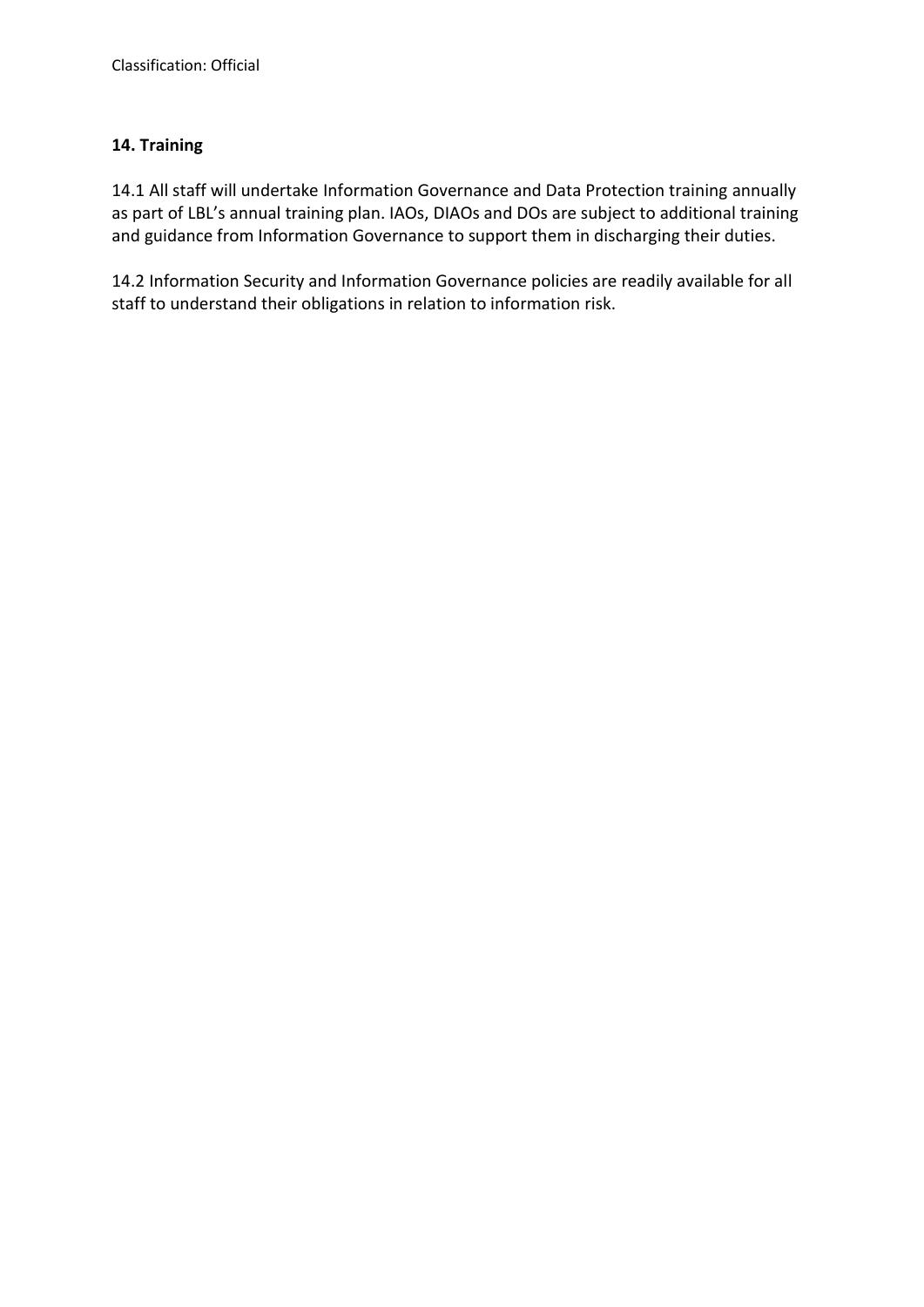#### **Appendix 1**

## **EXAMPLES OF DATA BREACHES AND INFORMATION RISKS**

The following examples of potential data breaches are all information risks. The categories are not mutually exclusive. A single breach can fall under one, two or all three categories.

#### **Breach of Confidentiality: Unauthorised or accidental disclosure of, or access to, personal data.**

#### **Examples of a Breach of Confidentiality (not exhaustive)**

- 1. Accidentally or intentionally emailing someone's personal data to another person or by forwarding personal data in an attachment to the wrong person.
- 2. Sending a bulk email using 'to' or 'cc', instead of using 'bcc' (blind carbon-copy) thereby disclosing email addresses.
- 3. Sharing confidential information about a person with his or her family members or friends without their consent or lawful authority.
- 4. Sharing client's personal data with another body without permission or the lawful authority to do so.
- 5. Leaving personal or sensitive information accessible to others, for example on an unsecure computer or mobile device.
- 6. Sharing employees' personal data, like payroll details, bank details, home addresses and medical records without consent or the authority to do so.
- 7. Allowing others, accidentally or intentionally, to overlook or view personal data, on laptops or other mobile device, for example on public transport.

## **Breach of Data Integrity: Unauthorised or accidental alteration of personal data.**

**Data integrity refers to the overall accuracy, completeness, and consistency of data. It includes, but is not limited to, the safety of data and security.** Data integrity includes ensuring personal data is safe from any outside forces.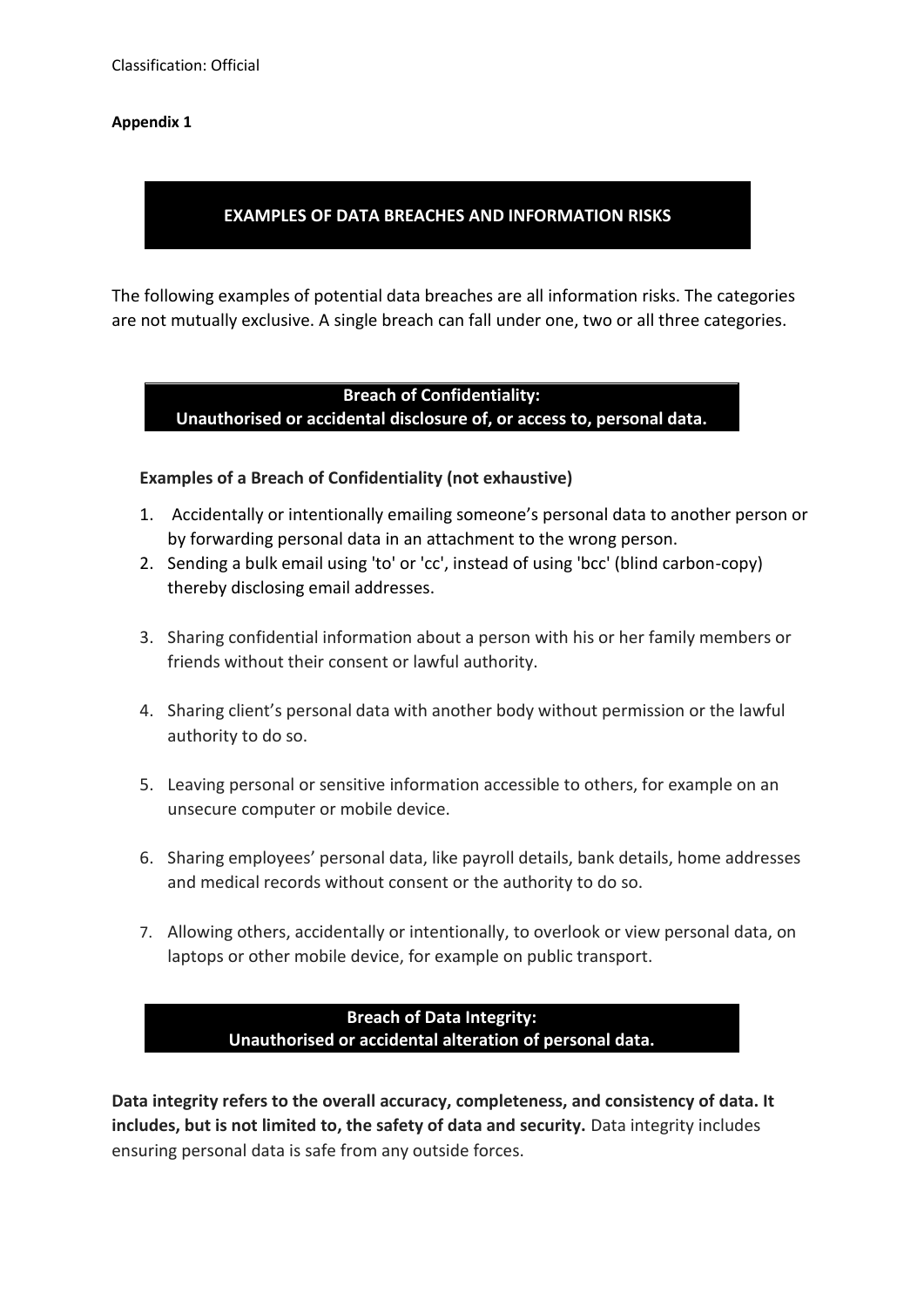## **Examples of a Breach of Integrity (not exhaustive)**

- 1. Human error, for example when individuals enter information incorrectly, duplicate or delete data or make mistakes during the implementation of procedures meant to safeguard information.
- 2. Outside parties (hackers) gaining access to systems or devices.
- 3. Bugs and viruses, including **s**pyware, malware, or other software gaining access that can invade systems and alter, delete, or steal data.
- 4. Compromised hardware, for example a sudden computer or server crash. A significant failure may be an indication that hardware has compromised. Compromised hardware may render data incorrect or incomplete, limit or eliminate access to data.
- 5. An office break-in where personal files are kept in unlocked storage.
- 6. When natural disasters strike, power goes out, or hackers disrupt database functions, where physical integrity is compromised.

## **Breach Data Availability:**

**Unauthorised or accidental loss of access to, or destruction of, personal data.**

## **Examples of an availability breach (not an exhaustive list)**

- 1. Unavailability of data due to a power failure.
- 2. Unavailability of data due to a cyberattack that prevents access to and/or destroyed records.
- 3. Misplacing or losing paper records where the data is not recorded elsewhere.
- 4. Accidently or intentionally deleting data before the retention period expires.
- 5. Failure to allow access to officers who lawfully require access.
- 6. A lost decryption key to encrypted data.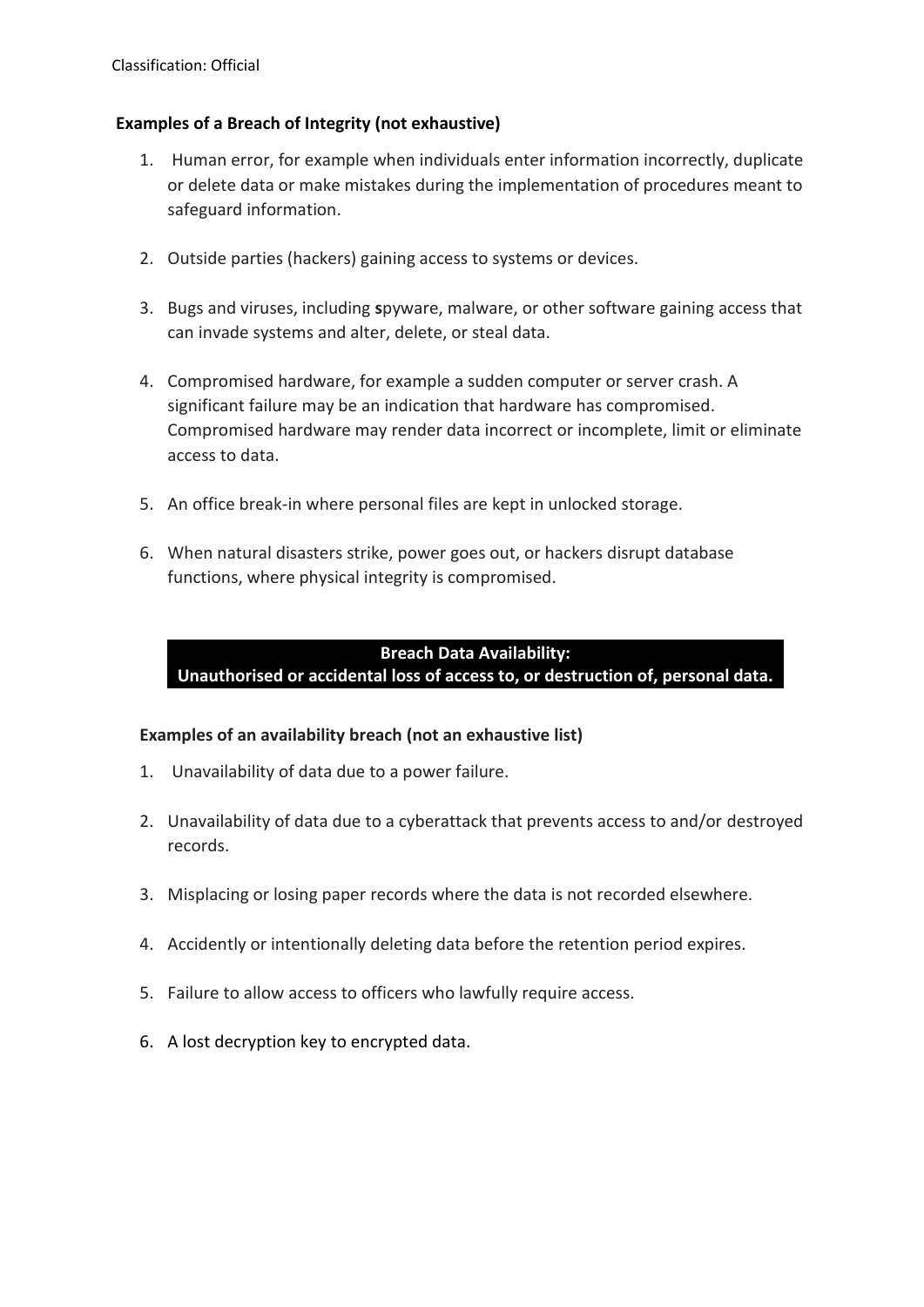## **Appendix 2**

**NB: For full information on Lambeth Council's Risk Assessment Matrix and risk scoring you should refer to the Risk Management SharePoint site or email [riskandinsurance@lambeth.gov.uk](mailto:riskandinsurance@lambeth.gov.uk)**

#### **1. London Borough of Lambeth Risk Appetite Statement**

*"LBL seeks to identify, assess and respond to all strategic and key operational risks that may affect the achievement of key business objectives and borough plan outcomes. When a risk has been identified and rated, LBL will adopt a risk response based on the nature of the risk"*

#### **2. Risk Assessment Matrix**

#### **Risk Appetite Process**

Each time a risk is identified (whether for a project, programme, objective or outcome) the following three step process should be followed:

1. Score your risks – using the Risk Scoring Matrix.

2. Risk Category Identification and Risk Appetite threshold – using the Risk Appetite Matrix.

3. Risk Responses – using the Risk Responses table.

#### Step 1 Score your risks

Score your risks using the Risk Scoring Matrix below. This is done by selecting the likelihood of the risk occurring and then deciding what the potential impact would be if the risk occurred. Where these two scores meet is your risk score. **NB** – When calculating current risk scores, make sure you consider all control measures/plans that you may already have in place which help to mitigate this risk. When you are choosing your Likelihood and Impact scores, make sure that you select realistic options.

Example 1:

You have a risk which you believe is Likely to happen (**score of 3**) and the Impact would be Significant (**score of 2**). This gives you a **score of 6** on the Risk Scoring Matrix.

Example 2:

You have a risk which you believe is Unlikely to happen (**score of 2**) and the Impact would be Major (**score of 8**). This gives you a **score of 16** on the Risk Scoring Matrix.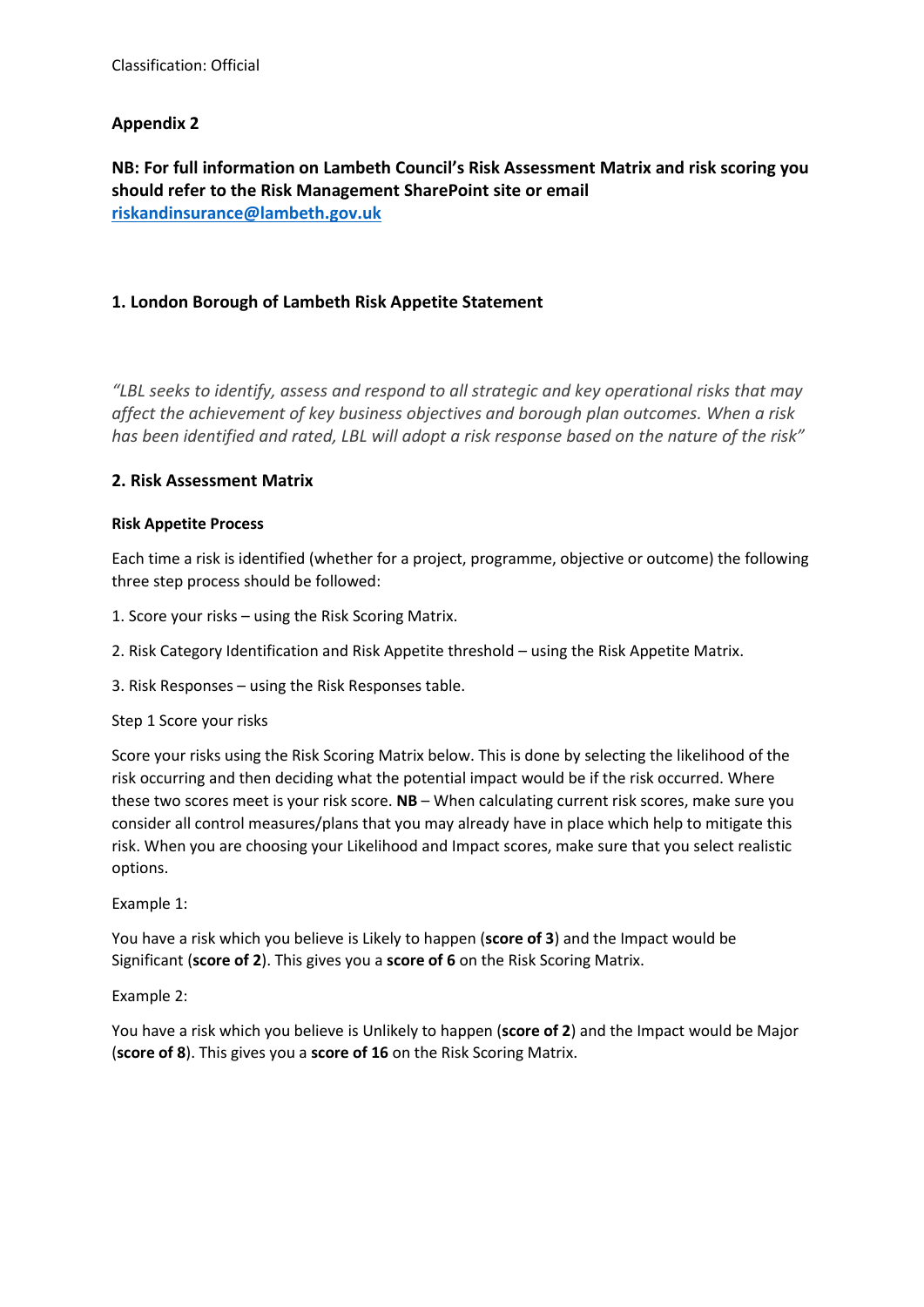| <b>Threats</b> |                      | Impact         |                             |                         |           |
|----------------|----------------------|----------------|-----------------------------|-------------------------|-----------|
|                | Χ                    | Minor (1)      | Significant (2) Serious (4) |                         | Major (8) |
| Likelihood     | Very<br>likely (4)   | 4              | 8                           | 16                      | 32        |
|                | Likely<br>(3)        | 3              | 6                           | 12                      | 24        |
|                | Unlikely<br>(2)      | $\overline{2}$ | 4                           | 8                       | 16        |
|                | Very<br>unlikely (1) | 1              | $\overline{\mathbf{c}}$     | $\overline{\mathbf{4}}$ | 8         |